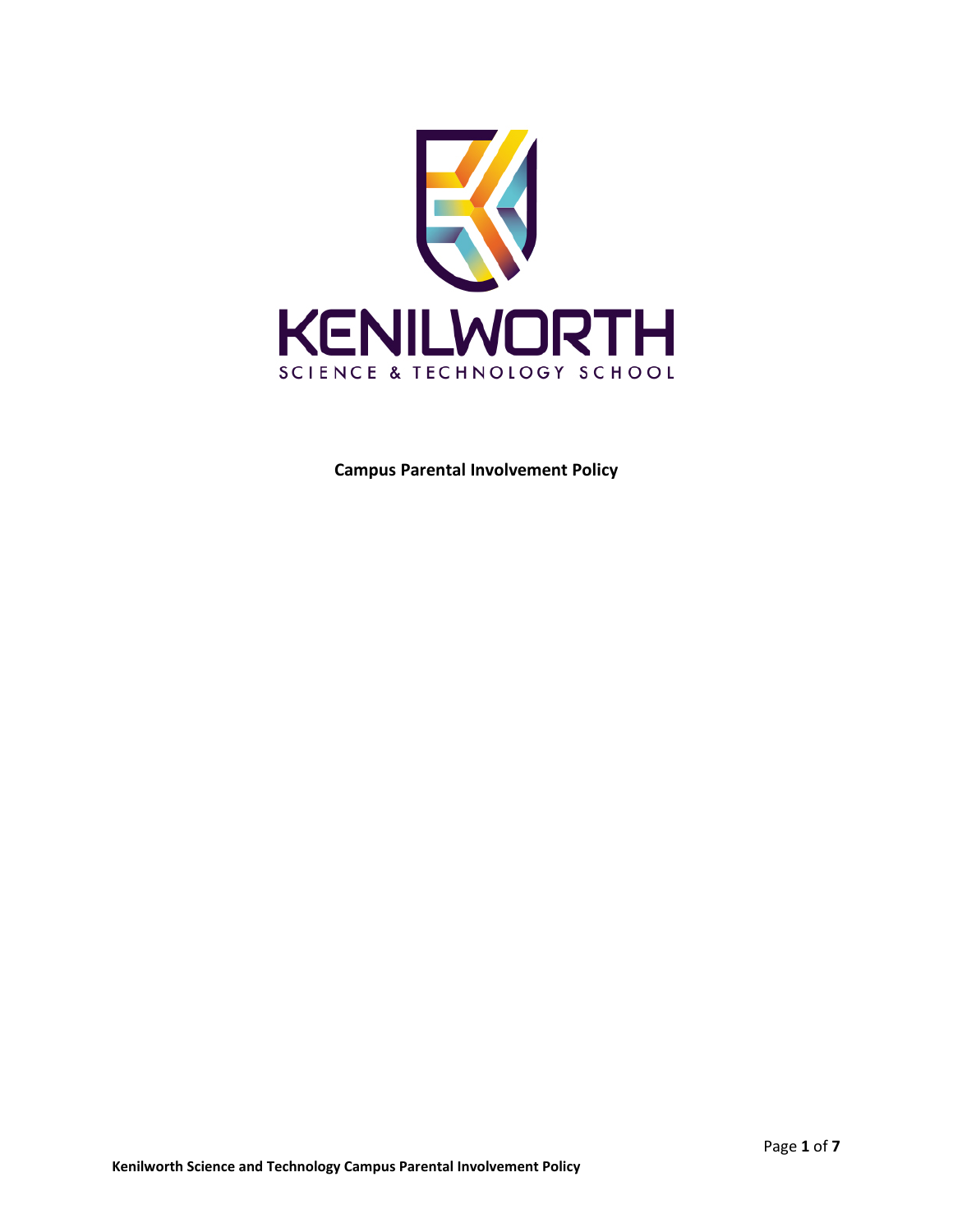#### **Our Mission**

Kenilworth Science and Technology Charter School creates a safe, healthy and student-centered learning environment that cultivates knowledge and skills necessary for academic excellence, STEM careers and character development.

### **Our Vision**

Kenilworth Science and Technology Charter School's vision prepares students for high school, college and competitive career opportunities through an innovative approach and a challenging STEM-focused curriculum with the goal of empowering students to become productive and responsible citizens.

## **Statement of Purpose**

The success of Kenilworth students based on a program emphasizing academic excellence while motivating student achievement. The Kenilworth School model is:

- Rigorous (prepares student for college);
- Relevant (reinforces math and science skills); and,
- Relationships ( a strong culture of meaningful personal relationships, reinforced by teachers and parents)

Kenilworth attributes the strong performance of its schools and students to three core principles within the school model:

- A challenging math and science curriculum supported by theory;
- A focus on assessment across the school system; and,
- A culture of constructive competition, discipline and parental engagement.

To this end, we want to establish partnership with parents and with the community. Parents play an extremely important role as the children's first teachers. Their support for their children and for the school is critical to their children's success at every step of the way.

In support of strengthening student academic achievement, Kenilworth Science and Technology School that receives Title I, Part A funds must develop jointly with, agree on with, and distribute to, parents of participating children a written parental involvement policy that contains information required by section 1118(a)(2) of the Elementary and Secondary Education Act (ESEA) (district wide parental involvement policy). The policy establishes the Kenilworth Science and Technology School expectations for parental involvement and describes how the Kenilworth Science and Technology School will implement a number of specific parental involvement activities.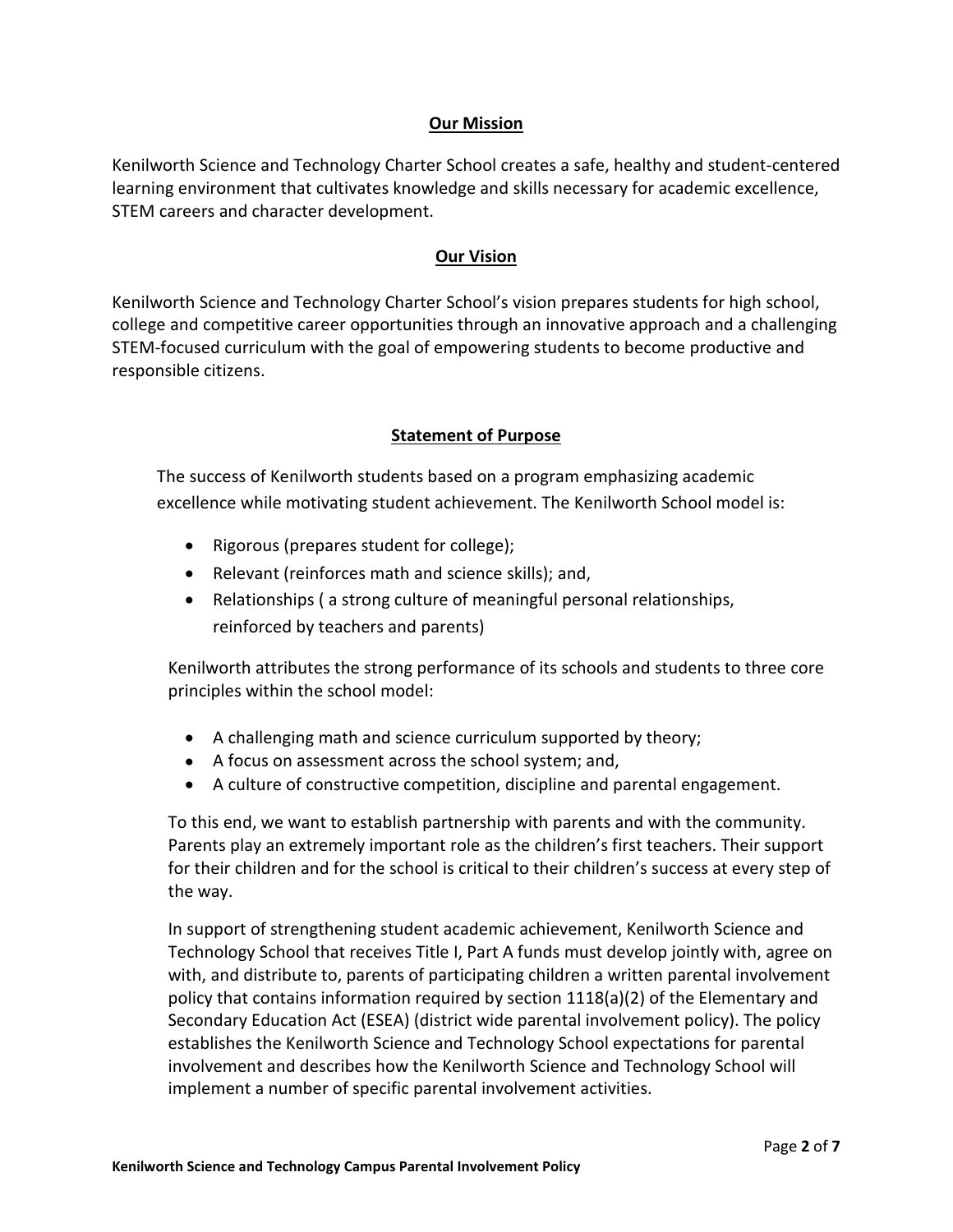#### **PART 1. GENERAL EXPECTATIONS**

The Kenilworth Science and Technology School agrees to implement the following statutory requirements:

- Consistent with section 1118, the school district will work with its schools to ensure that the required school-level parental involvement policies meet the requirements of section 1118(b) of the ESEA, and each include, as a component, a school-parent compact consistent with section 1118(d) of the ESEA.
- Schools will notify parents of the policy in an understandable and uniform format and, to the extent practicable, in a language the parents can understand. The policy will be made available to the local community and updated periodically to meet the changing needs of parents and the school.
- In carrying out the Title I, Part A, parental involvement requirements, to the extent practicable, the school will provide full opportunities for the participation of parents with limited English proficiency, parents with disabilities, and parents of migratory children, including providing information and school reports required under section 1111 of the ESEA in an understandable and uniform format and including alternative formats upon request and, to the extent practicable, in language parents understand.
- If the school-wide program plan for Title I, Part A, developed under section 1114(b) of the ESEA, is not satisfactory to the parents of participating children, the school will submit any parent comments with the plan when the school submits the plan to the local educational agency (school district).
- The school will involve the parents of children served in Title I, Part A schools in decisions about how the 1 percent of Title I, Part A funds reserved for parental involvement is spent, and will ensure that not less than 95 percent of the 1 percent reserved goes directly to the schools.
- The school will build its own and the parent's capacity for strong parental involvement, in order to ensure effective involvement of parents and to support a partnership among the school, parents, and the community to improve student academic achievement.
- The school will provide other reasonable support for parental involvement activities under section 1118 of the ESEA as the parents may request.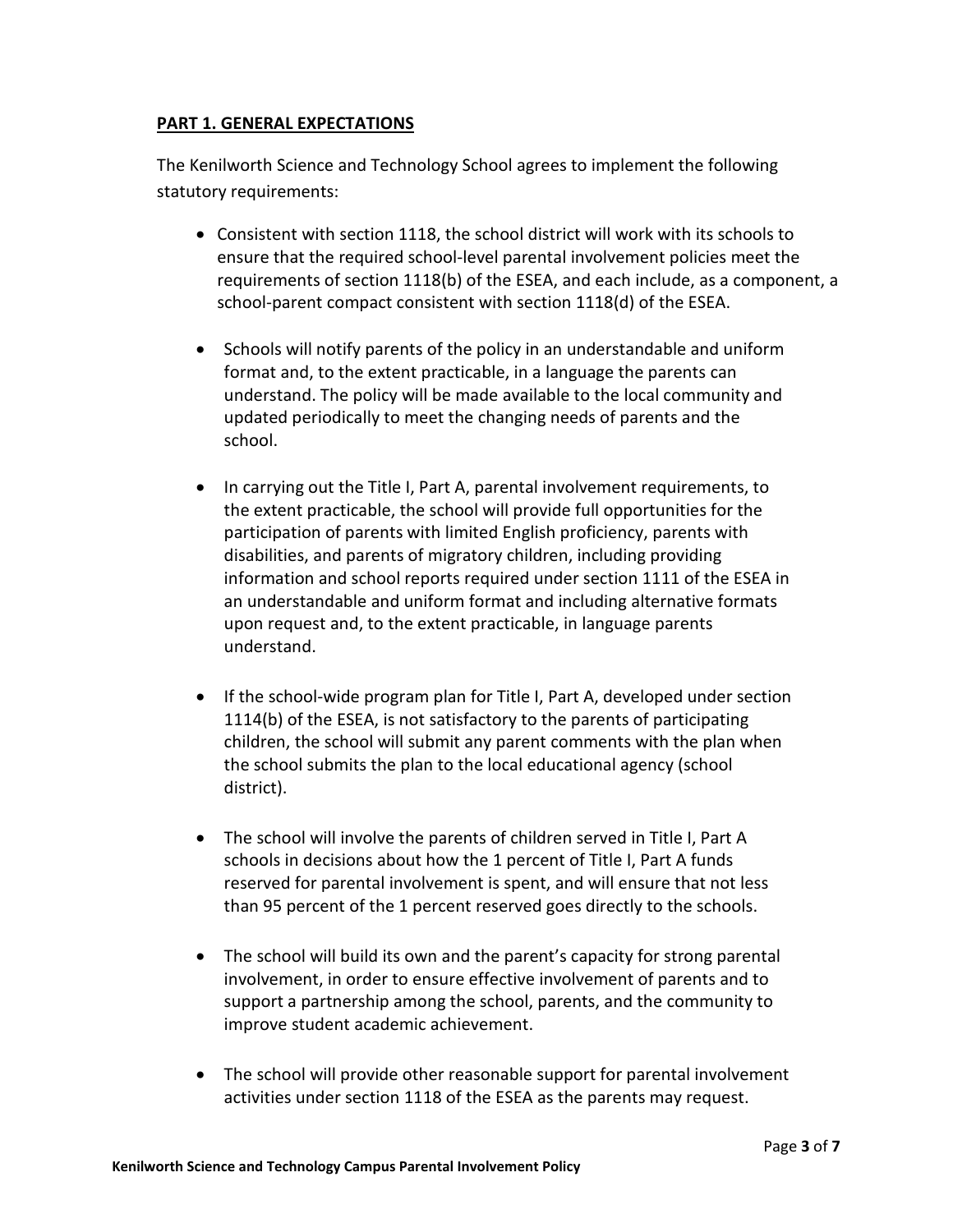• The school will be governed by the following statutory definition of parental involvement, and will carry out programs, activities, and procedures in accordance with this definition:

*Parental involvement means the participation of parents in regular, two-way, and meaningful communication involving student academic learning and other school activities, including ensuring—*

*(A) that parents play an integral role in assisting their child's learning; (B) that parents are encouraged to be actively involved in their child's education at school;*

*(C) that parents are full partners in their child's education and are included, as appropriate, in decision-making and on advisory committees to assist in the education of their child;*

*(D) the carrying out of other activities, such as those described in section 1118 of the ESEA.*

## **PART II. DESCRIPTION OF HOW SCHOOL WILL IMPLEMENT REQUIRED SCHOOL PARENTAL INVOLVEMENT POLICY COMPONENTS**

*Kenilworth Science and Technology School will take the following actions to involve parents in the joint development of its school parental involvement plan under section 1118 of the ESEA:*

| <b>Activities/Strategies</b>                                                                | <b>Timeline</b>    |  |
|---------------------------------------------------------------------------------------------|--------------------|--|
| Our school holds an official State of the School Address by the middle                      |                    |  |
| of September during PT Conference day each school year to review                            |                    |  |
| with parents Title I School requirements and the school's Parent                            | August - September |  |
| Involvement Policy. In addition, the Testing and Federal Program                            |                    |  |
| Coordinator gives parents an update on school test data, adequate                           |                    |  |
| yearly progress status, and also facilitate a review of the school's                        |                    |  |
| improvement plan.                                                                           |                    |  |
| Kenilworth Science and Technology School will take the following actions to involve parents |                    |  |
| in the process of school review and improvement under section 1116 of the ESEA:             |                    |  |
| Our school annually invites parents to participate in review and                            | On going           |  |
| revision meetings to examine and discuss our Campus Improvement                             |                    |  |
| Plan and Parent Involvement Policy. The school consistently reviews                         |                    |  |
| school policy in an organized, ongoing and timely way. An organized                         |                    |  |
| PTO (Parent/Teacher Organization) as well as a CIC (Campus                                  |                    |  |
| Improvement Committee) are established in our school to create a                            |                    |  |
| forum for parental input and involvement. Our school publicizes and                         |                    |  |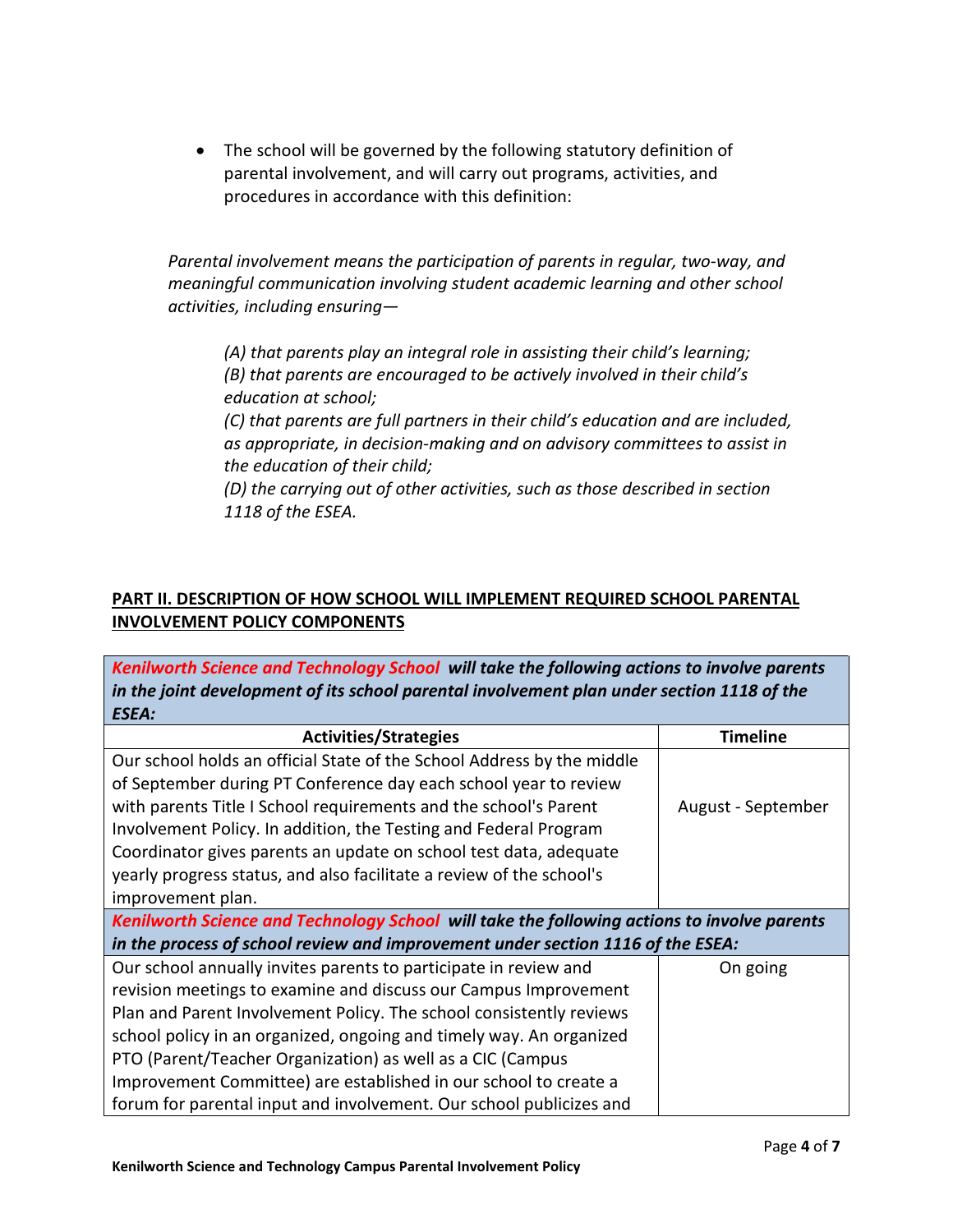| disseminates to teachers and other staff, parents, students, and the                          |                        |  |  |
|-----------------------------------------------------------------------------------------------|------------------------|--|--|
| community, the results of the annual review under paragraph (2) of all                        |                        |  |  |
| schools served under this part in individual school performance                               |                        |  |  |
| profiles that include statistically sound disaggregated results as                            |                        |  |  |
| required by section 1111(b)(3)(I).                                                            |                        |  |  |
| Kenilworth Science and Technology School will hold an annual meeting to inform parents of     |                        |  |  |
| the school's participation in Title I, Part A programs, and to explain the Title I, Part A    |                        |  |  |
| requirements and the right of parents to be involved in Title I, Part A programs. The school  |                        |  |  |
| will convene the meeting at a time convenient for parents and will offer a flexible number of |                        |  |  |
| additional parental involvement meetings, such as in the morning or evening, so that as many  |                        |  |  |
| parents as possible are able to attend. The school will invite all parents of children        |                        |  |  |
| participating in Title I, Part A programs to this meeting, and will encourage them to attend, |                        |  |  |
| by:                                                                                           |                        |  |  |
| An annual meeting where parents will learn about the requirements of                          | September              |  |  |
| the school's Title I program. An email will be sent to each child's                           |                        |  |  |
| parents and meeting will be announced on each campus website                                  |                        |  |  |
| Parent/Teacher conferences are held two times in a year. Meeting                              | Fall (On a Saturday) / |  |  |
| times need to be accommodated to the needs of the parents.                                    | Spring                 |  |  |
| Communications with the parents will be in a format and a language                            |                        |  |  |
| that they can understand.                                                                     |                        |  |  |
| Related information regarding parent programs, meetings, and other                            | On going               |  |  |
| activities will be sent to parents in a timely manner. Information can                        |                        |  |  |
| be distributed through weekly newsletters, phone calls, web sites, or                         |                        |  |  |
| through classroom teachers.                                                                   |                        |  |  |
| Providing specific training and materials to help parents work with                           | On going               |  |  |
| their children to improve achievement.                                                        |                        |  |  |
| Kenilworth Science and Technology School Provide parents of participating children timely     |                        |  |  |
| information about programs under this part; descriptions and explanation of the curriculum    |                        |  |  |
| in use at the school, the forms of academic assessment used to measure student progress and   |                        |  |  |
| the proficiency levels students are expected to meet; and if requested by parents,            |                        |  |  |
| opportunities for regular meetings to formulate suggestions and to participate, as            |                        |  |  |
| appropriate, in decisions relating to the education of their children, and respond to any     |                        |  |  |
| suggestions as soon as practically possible.                                                  |                        |  |  |
| Our school communicates with parents often the state's curricular and                         |                        |  |  |
| assessment expectations, school wide requirements in relation to the                          | On going               |  |  |
| delivery of instruction, the techniques utilized to evaluate student                          |                        |  |  |
| work, and individual classroom rituals and routines pertinent to the                          |                        |  |  |
| academic success of our students.                                                             |                        |  |  |
| We use a variety of communicative techniques such as our School                               |                        |  |  |
| Handbook, Weekly Newsletters, School Website, Teachers Websites,                              |                        |  |  |
| Onecallnow (phone call system), Parent/Teacher Conferences, School                            |                        |  |  |
| Parent Meetings, individual notes/calls home, Family Fun Nights,                              |                        |  |  |
| Surveys, Kenilworth Parent web sites, parent workshops, Open House,                           |                        |  |  |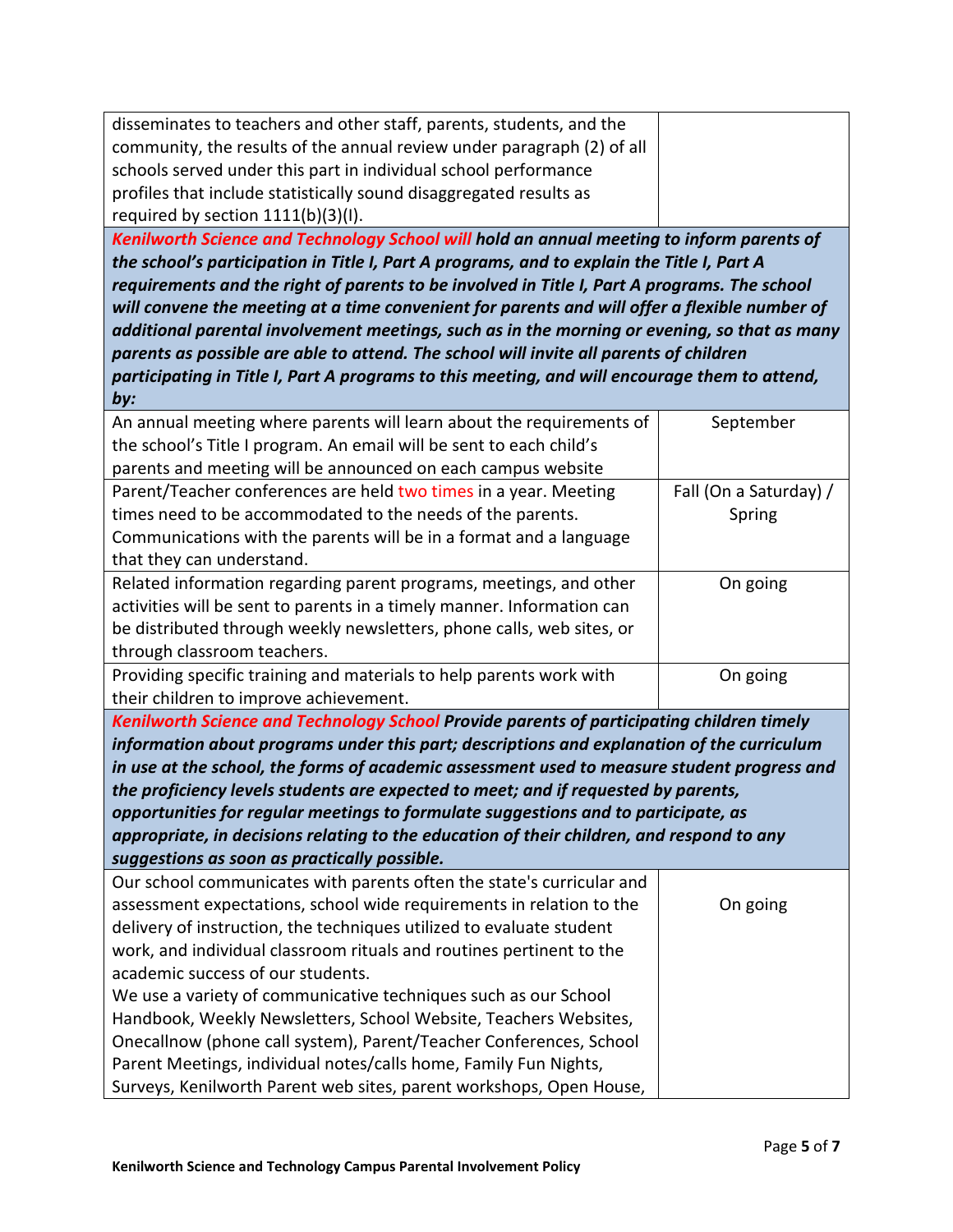| Back to School Night, Report Cards, benchmark results, etc. to solicit |  |
|------------------------------------------------------------------------|--|
| parent participation and deliver important information in hopes of     |  |
| creating productive dialogue between home and school concerning        |  |
| improved student achievement.                                          |  |
| Kenilworth Science and Technology has developed an online portal to    |  |
| keep parents informed about students' academic progress.               |  |
| Information about success portal is mailed out to parents at the       |  |
| beginning of each school year.                                         |  |

**PART III. SHARED RESPONSIBILITIES FOR HIGH STUDENT ACADEMIC ACHIEVEMENT As a component of the school-level parental involvement policy, each school shall jointly develop with parents for all children served under this part a school-parent compact that outlines how parents, the entire school staff, and students will share the responsibility for improved student academic achievement.**

The education of a student is not only the responsibility of the teacher, but also of the parent and the child. For this reason, a Parent-Teacher-Student Compact has been developed and is utilized in our school. This document serves as an agreement between all parties that they will adhere to certain duties and responsibilities to ensure the success of the student. It is reviewed and signed by all during registration process. The signed compacts is kept in students' folder and used in student and parent conferences to remind each participant of their responsibilities. These compacts are also used to motivate students and parents to become more involved in the educational process and to let parents know that they are equal partners in their child's learning.

# **PART III. DISCRETIONARY DISTRICT WIDE PARENTAL INVOLVEMENT POLICY COMPONENTS**

The District Parental Involvement Policy may include additional paragraphs listing and describing other discretionary activities that the school district, in consultation with its parents, chooses to undertake to build parents' capacity for involvement in the school and school system to support their children's academic achievement, such as the following discretionary activities listed under section 1118(e) of the ESEA:

- in order to maximize parental involvement and participation in their children's education, arranging school meetings at a variety of times, or conducting in-home conferences between teachers or other educators, who work directly with participating children, with parents who are unable to attend those conferences at school;
- adopting and implementing model approaches to improving parental involvement;
- establishing a district wide parent advisory council to provide advice on all matters related to parental involvement in Title I, Part A programs;